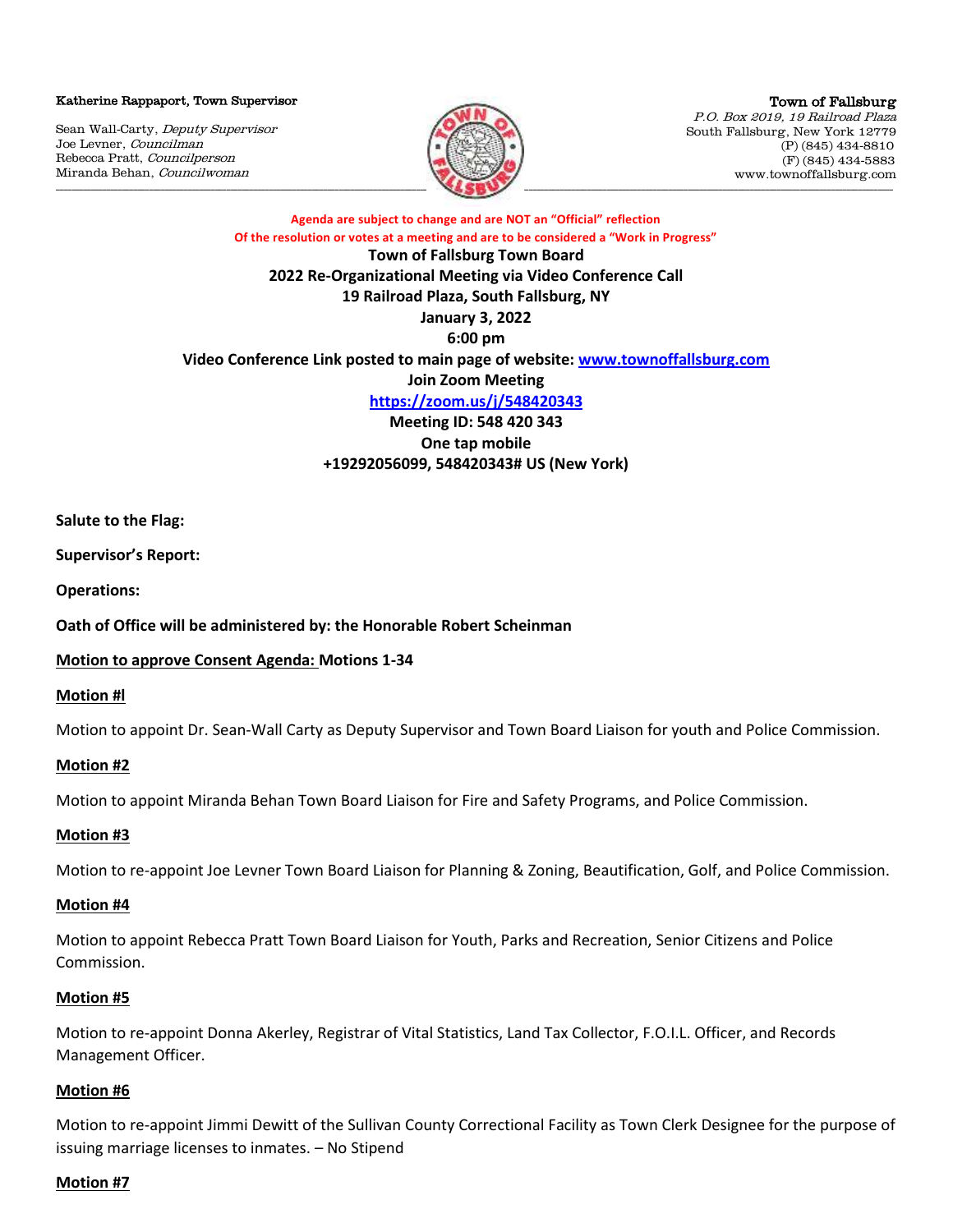Motion to re-appoint Allison Hosking as Town Clerk Designee – Woodbourne Correctional Facility for the purpose of issuing marriage licenses to inmates. – No Stipend.

# **Motion #8**

Motion to appoint law firm of Jacobowitz and Gubits as Attorney for the Town.

# **Motion #9**

Motion to create and place an RFP for Town of Fallsburg for Audit Services of the Town Financial Statement.

# **Motion #10**

Motion to re-appoint Bruce Perlmutter as interim Assistant Attorney for the Town (Special Prosecutor).

# **Motion #11**

Motion to re-appoint Scott DuBois as Town Comptroller.

#### **Motion #12**

Motion to re-appoint Keystone Engineering as Engineer for the Town.

#### **Motion #13**

Motion to re-appoint Joanne Gerow as Animal Control Officer.

#### **Motion #14**

Motion to re-appoint Tracey Lesczynski as Justice Court Clerk.

#### **Motion #15**

Motion to re-appoint Thalia Vargas as Justice Court Clerk.

#### **Motion #16**

Motion to authorize Town Supervisor Katherine Rappaport to sign and execute town policies, contracts and agreements and Deputy Supervisor Dr. Wall-Carty when Supervisor is not available.

#### **Motion #17**

Motion to authorize Supervisor Katherine Rappaport, Deputy Supervisor Dr. Sean Wall-Carty, Comptroller Scott DuBois, Town Clerk Donna Akerley and Deputy Town Clerk Elizabeth Malave-Santos to open competitive bids for purchase, contracts, and other public works matters after such bids are authorized by the Town Board.

#### **Motion #18**

Motion to designate the following banks as depositories of the town funds subject to a letter in which the bank would secure the checking accounts and certificates of deposits.

Sterling National Bank

First National Bank of Jeffersonville

J.P. Morgan Chase

M&T Bank

**Motion #19**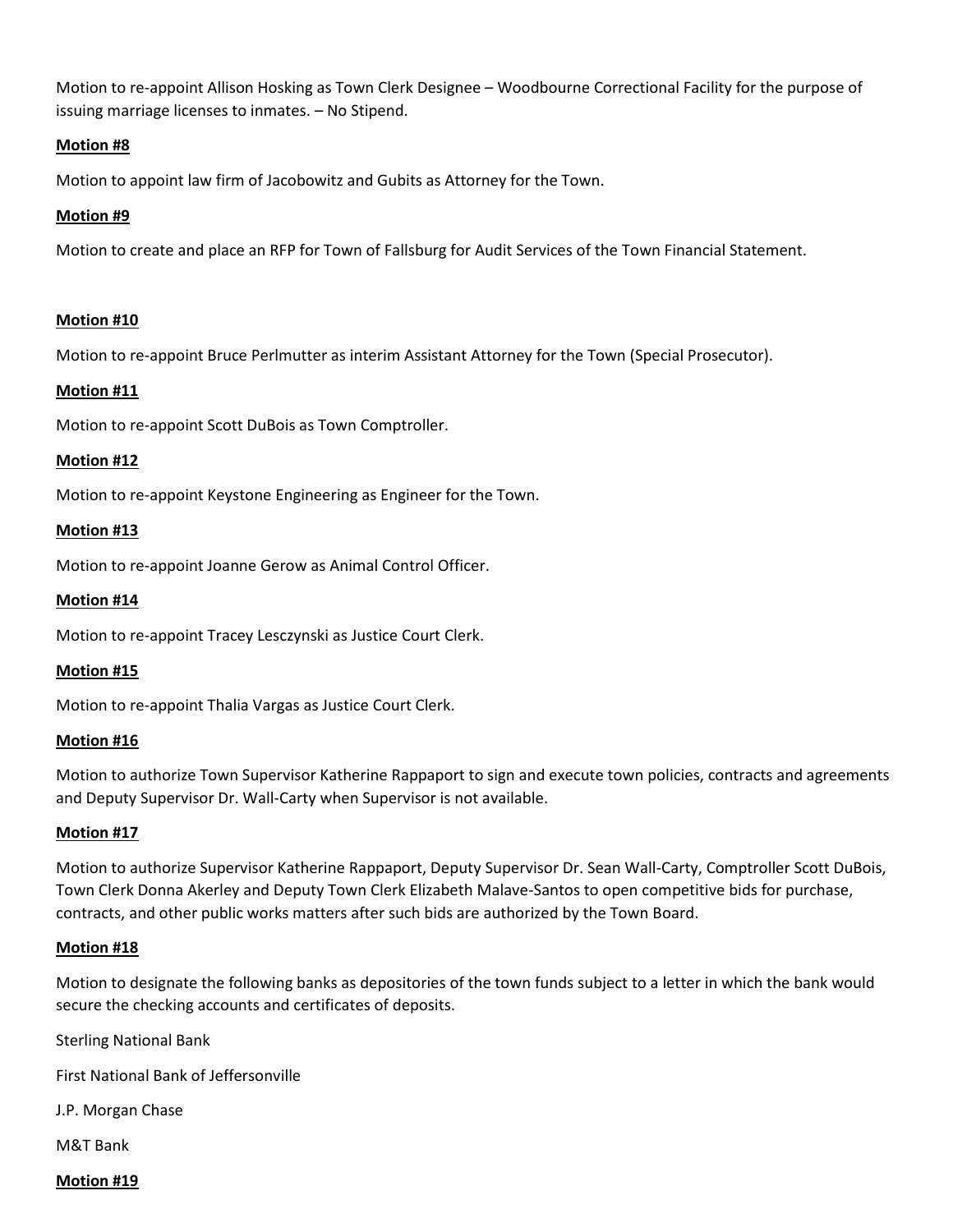Motion to set the bonding limits of Town Officials as to form and sufficiency of surety in the amount of \$100,000.00

# **Motion #20**

Motion to authorize Supervisor Rappaport, Deputy Dr. Wall-Carty, or Town Comptroller DuBois as signees for all bank transactions.

# **Motion #21**

Motion to authorize Supervisor Rappaport, Deputy Supervisor Dr. Wall-Carty, or Town Comptroller DuBois to continue wire transfers for the Town of Fallsburg Investments.

# **Motion #22**

Motion to designate the following Town of Fallsburg locales as official polling places:

- District 1 & 9 Municipal Hall (Firehouse) Woodridge
- District 2 & 8 Woodbourne Firehouse
- District 3 Loch Sheldrake Firehouse
- District 4 & 7 Senior/Youth Center, South Fallsburg
- District 5 Mountaindale Firehouse
- District 6 Hurleyville Firehouse

# **Motion #23**

Motion to authorizing the reimbursement rate for person using their own vehicles for town business at \$0.56 cents per mile.

# **Motion #24**

Motion to designate the Sullivan County Democrat as the official newspaper of the Town of Fallsburg, the Times Herald Record as an official newspaper when the need for a timely advertisement cannot be satisfied with a bi-weekly newspaper.

# **Motion #25**

Motion to authorize any member of the Town Board, the Town Clerk, Chairman of the Planning Board, Chairman of the Zoning Board, the Code Enforcement Officer, the Town Engineer, the Town Comptroller, the Chief of Police, and the Public Works Director to attend the Association of Towns meetings in New York City to be held in February, 2022 and that their actual and necessary expenses shall be audited and allowed as a town charge.

# **Motion #26**

Motion to authorize Town Supervisor Rappaport to vote as representing the Town Board of the Town of Fallsburg at the 2022 Association of Towns Meeting.

# **Motion #27**

Motion to authorize Deputy Supervisor Dr. Wall-Carty as the alternate to vote as representing the Town Board of the Town of Fallsburg at the 2022 Association of Towns Meeting.